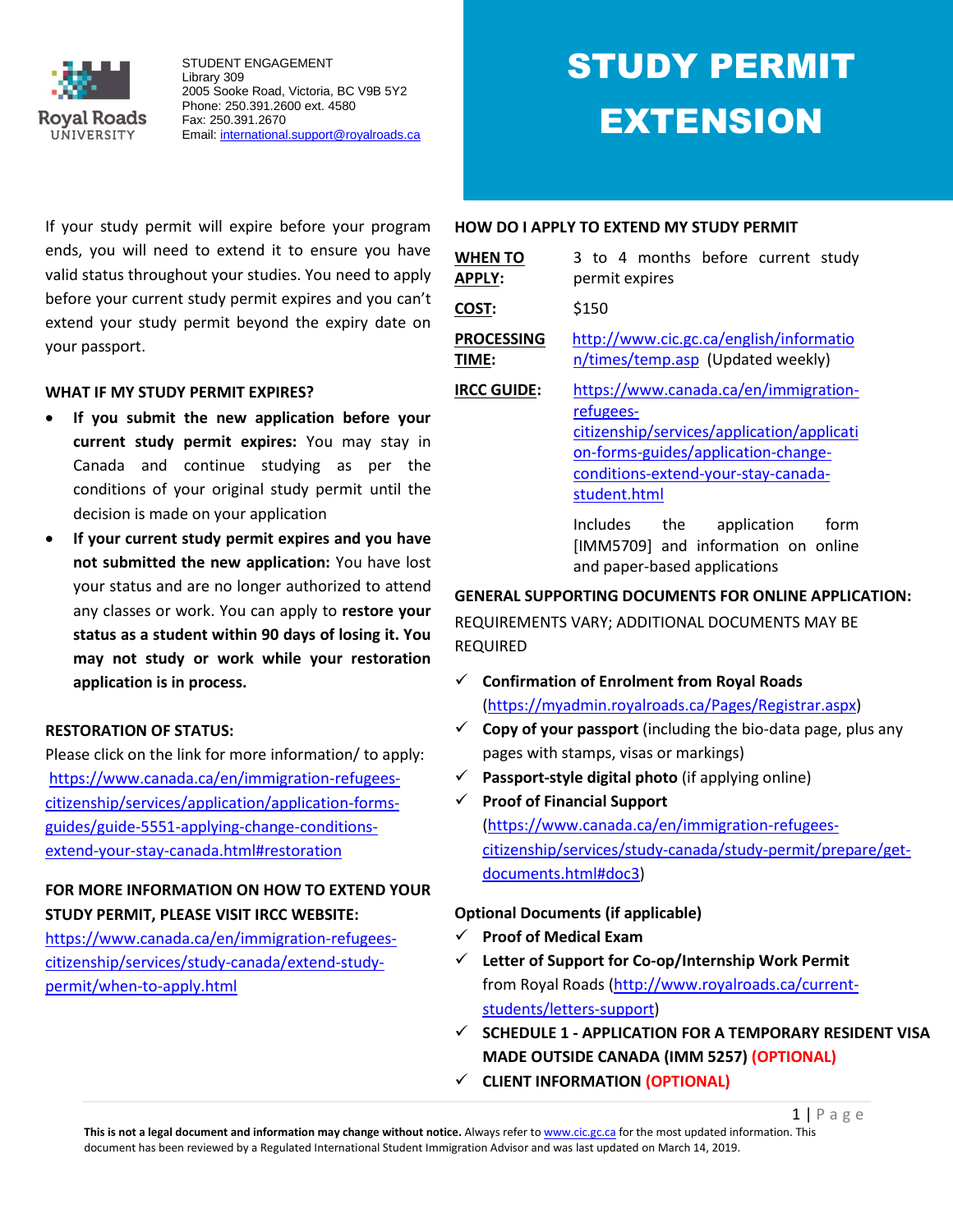

# STUDY PERMIT EXTENSION

## **APPLYING FOR STUDY PERMIT EXTENSION (IN CANADA)**

## **STEP 1: CREATE/LOG IN TO YOUR ACCOUNT**:

<http://www.cic.gc.ca/english/e-services/account.asp>



- . Sign in with a GCKey user ID and password if you don't use a Sign-In Partner.
- . Register for a GCKey user ID and password if you don't have one.

**STEP 2: START AN APPLICATION** 

## **Click on 'Apply to come to Canada'**

## **Start an application**

#### Apply to come to Canada

Includes applications for visitor visas, work and study permits, Express Entry and International Experience Canada. You will need your personal reference code if you have one.

#### Refugees: Apply for temporary health care benefits

Use this application if you are a protected person or refugee claimant who wants to apply for the Interim Federal Health Program.

## a Government of Canada login (GCKey)

You can create and sign in to an account using: your online banking login (Sign-In Partner)

#### What's the difference?

- Sign-in Partner (SecureKey Concierge) uses your online banking information
- GCKey is the Government of Canada Credential

#### **Students: Transfer schools**

For approved study permit holders only. Tell us if you are changing designated learning institutions. You will need your application number.

## **STEP 3: PERSONAL CHECKLIST**

#### **Personal checklist**

#### **Personal Reference Code**

#### If you have already completed the Come to Canada or the Express Entry wizard, you would have code, based on the answers you provided. ed a document checklist and/or a personal re Please enter your personal reference code to begin your application. (req  $\mathbf{o}$

#### Continue Cancel

#### I do not have a Personal Reference Code

If you do not have a personal reference code, you may answer a series of questions to find out if you are eligible to apply for a visa and/or permit, apply fo<br>Express Entry, and begin an online application. If you begin your application after you have logged into your account, you will not receive a personal reference code, as the system will save you<br>document checklist right into your account.

#### Determine your eligibility and apply online:

isitor visa, study and/or work permit Express Entry (EE) Step 3: **Step 3: According 2: According IRCCC** question and find out whether and find out whether you are eligible to a product out when the step  $\mathcal{L}$ 

## If you have already completed the Come to Canada or the Express Entry wizard, you would have received a document checklist and/or **a personal reference code**, based on the answers you provided. Move to **STEP 5**

If you don't have a personal reference code, please click on **VISITOR VISA, STUDY and/or WORK PERMIT**

This is not a legal document and information may change without notice. Always refer t[o www.cic.gc.ca](http://www.cic.gc.ca/) for the most updated information. This document has been reviewed by a Regulated International Student Immigration Advisor and was last updated on March 14, 2019.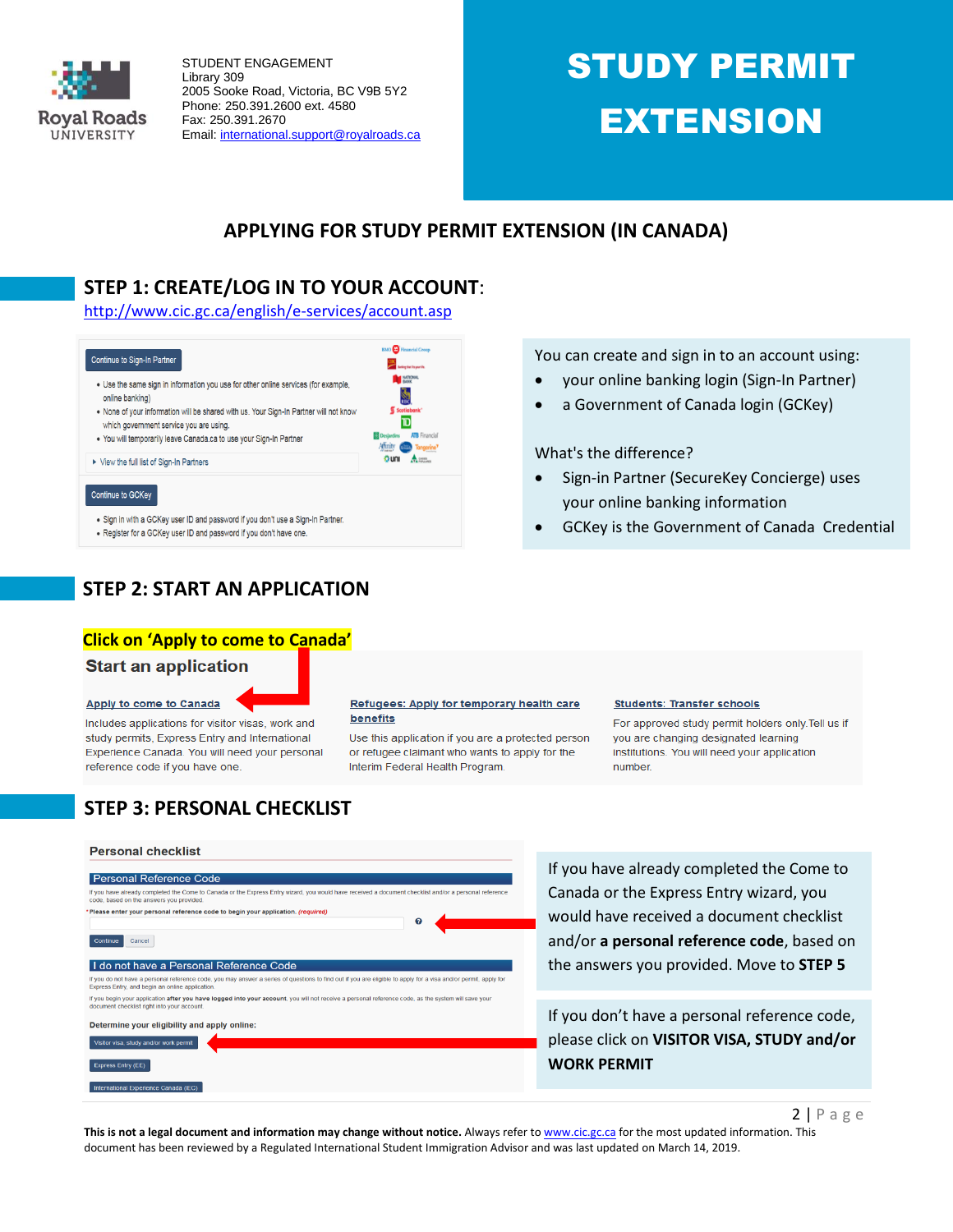

# STUDY PERMIT EXTENSION

## **STEP 4: FIND OUT IF YOU'RE ELIGIBLE TO APPLY**

#### Find out if you're eligible to apply



**TIPS TO COMPLETE THE ELIGIBILITY QUESTIONARY:** 

## **Some points to consider when completing your application online:**

- $\checkmark$  You cannot skip questions or sections.
- $\checkmark$  Use the "Modify my Answers" link to change your answers, if necessary.
- If you don't understand a question, **click the question mark** for more information
- Check the **Glossary**. Clicking on the blue, underlined words will give you the definition.
- $\checkmark$  You can log out at any point by clicking on "Exit" and return to complete your application. **You have 60 days to complete it.** Your unsent application will expire after 60 days and you will need to begin a new application.

The following table provides guidance on the IRCC Eligibility Questionnaire when applying for your study permit extension. The questionnaire will generate your document checklist and personal reference code. Note: This guide does not include all the eligibility questionnaire questions. Please use your own discretion in answering any questions not included in this guide.

| <b>Questions</b>                                                                                                | <b>Answers</b>                                                                                               | <b>Questions</b>                                                                                                                                                            | <b>Answers</b>                |  |  |
|-----------------------------------------------------------------------------------------------------------------|--------------------------------------------------------------------------------------------------------------|-----------------------------------------------------------------------------------------------------------------------------------------------------------------------------|-------------------------------|--|--|
| What would you like to do in<br>Canada?                                                                         | Study                                                                                                        | Have you had a medical exam performed by an IRCC authorized<br>panel physician (doctor) within the last 12 months?                                                          |                               |  |  |
| How long are you planning to<br>stay in Canada?                                                                 | Temporarily – more than 6<br>months                                                                          | - Read "Who needs a medical exam" before you say 'YES/NO'.                                                                                                                  |                               |  |  |
| What is your current country of<br>residence?                                                                   | Canada                                                                                                       | Click here: https://www.canada.ca/en/immigration-refugees-<br>citizenship/services/application/medical-police/medical-<br>exams/requirements-temporary-residents.html#needs |                               |  |  |
| What is your current<br>immigration status in Canada?                                                           | Student                                                                                                      |                                                                                                                                                                             |                               |  |  |
| Do you also want to apply for a<br>co-op/internship work permit?                                                | Yes (If you need to apply for a<br>co-op work permit)<br>No (If your program does not<br>have an internship) | Have you lived in a designated country or territory for more<br>than six months?<br>- Read the "List of designated countries" before you say                                |                               |  |  |
| *IN THE STUDY PERMIT (IN CANADA) section click CONTINUE*                                                        |                                                                                                              | 'YES/NO'.                                                                                                                                                                   |                               |  |  |
| (do not proceed through TRV section or other permit options)                                                    |                                                                                                              | Click here: https://www.canada.ca/en/immigration-refugees-<br>citizenship/services/refugees/claim-protection-inside-<br>canada/apply/designated-countries-policy.html       |                               |  |  |
| <b>Study Permit (in Canada)</b><br>You may be eligible to extend your stay in Canada as a student<br>Continue C |                                                                                                              |                                                                                                                                                                             |                               |  |  |
|                                                                                                                 |                                                                                                              | When does your status in<br>Canada expire?                                                                                                                                  | Your study permit expiry date |  |  |

This is not a legal document and information may change without notice. Always refer t[o www.cic.gc.ca](http://www.cic.gc.ca/) for the most updated information. This document has been reviewed by a Regulated International Student Immigration Advisor and was last updated on March 14, 2019.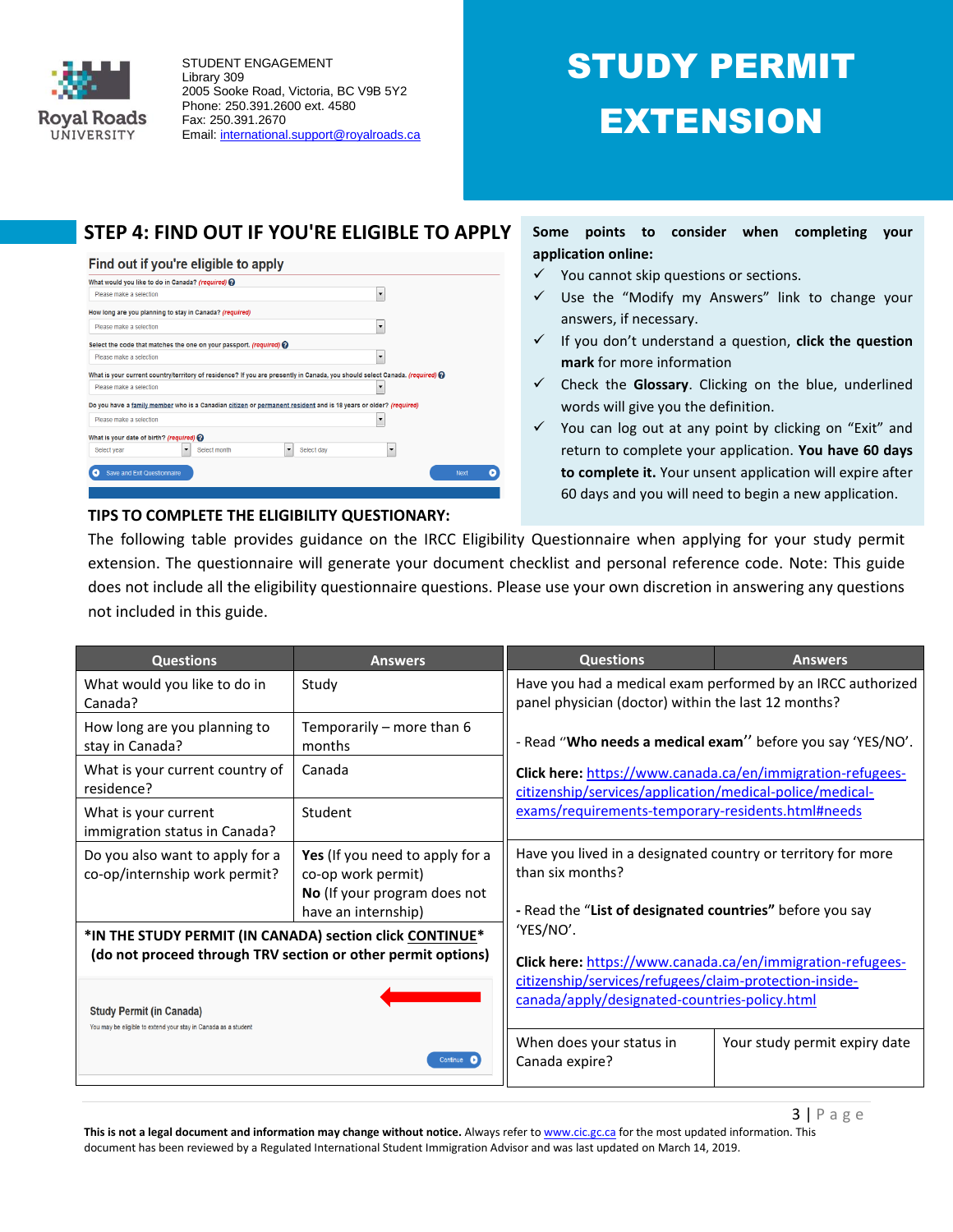

# STUDY PERMIT EXTENSION

## **STEP 5: GATHER ALL YOUR SUPPORTING DOCUMENTS IN ELECTRONIC FORMAT (A PDF, TIFF, JPG OR DOC FILE). THE MAXIMUM SIZE OF EACH FILE IS 4 MB.**

| <b>Application Form(s)</b>  |                                                                                                           |                         |                    |
|-----------------------------|-----------------------------------------------------------------------------------------------------------|-------------------------|--------------------|
|                             | <b>Application Form(s)</b>                                                                                |                         |                    |
| <b>Details</b>              | <b>Document Name</b>                                                                                      | Instructions            | <b>Options</b>     |
| Not Provided                | Application to Change Conditions, Extend my Stay or<br>Remain in Canada as a Student (IMM5709) (required) | $\bullet$               | <b>Upload File</b> |
| <b>Supporting Documents</b> |                                                                                                           |                         |                    |
|                             | <b>Supporting Documents</b>                                                                               |                         |                    |
| <b>Details</b>              | Document Name                                                                                             | Instructions            | <b>Options</b>     |
| Not Provided                | Letter of Acceptance (required)                                                                           | $\bullet$               | <b>Upload File</b> |
| <b>Not Provided</b>         | Passport (required)                                                                                       | ℯ                       | <b>Upload File</b> |
| Not Provided                | Proof of Means of Financial Support (required)                                                            | $\bullet$               | <b>Upload File</b> |
| Not Provided                | Digital photo (required)                                                                                  | ø                       | <b>Upload File</b> |
| Not Provided                | Proof of upfront medical exam (required)                                                                  | $\boldsymbol{\Omega}$   | <b>Upload File</b> |
|                             |                                                                                                           |                         |                    |
| <b>Optional Documents</b>   |                                                                                                           |                         |                    |
|                             | <b>Optional Documents</b>                                                                                 |                         |                    |
| <b>Details</b>              | Document Name                                                                                             | Instructions<br>Options |                    |
| Not Provided                | Schedule 1 - Application for a Temporary Resident<br>Visa Made Outside Canada (IMM 5257)                  | ଵ                       | <b>Upload File</b> |
| Not Provided                | Client Information                                                                                        | ๏                       | <b>Upload File</b> |

**Click here to download the application form. Please make sure you fill the application form and upload the file.**

**Note:** If you see a "Please wait…" message

- Download an IRCC form
- Click on the **download arrow** at the top right to save the file onto your computer.
- Open the form with Adobe Reader. If you don't see the download arrow/option, move your cursor to the top part of the screen and it will appear.
- You must upload every requested form and document. You will not be able to proceed to the next steps until you upload every form and document requested.

## **APPLICATION FORM FAQ**

## **The information in the form fields below is for example purposes only. Ensure you enter your personal information on your application**

#### **What is a UCI?**

- UCI stands for "unique client identifier", and is also known as "Client ID."
- It is the **8 or 10 digit** number that is found **on your study permit** in the following format: xx-xxxx-xxxx

#### **Check the appropriate box or boxes to indicate if you are applying for:**

**-** Check : An initial study permit or extension of a study permit

**Note:** If you need to **restore your status after your study permit has expired**, check

- Restoration of temporary resident status as a student, **and**
- An initial study permit or extension of a study permit

## **How do I fill out the "from" and "to" dates for the "current country of residence"?**

- The **"from"** date should be the date your original study permit was issued.
- The **"to"** date should be the expiry date of your current study permit.

## **Do you have a National Identity Document?**

- If you have National Identify Document say YES and provide more information
- If you don't have, say NO

## **How do I fill out my mailing address?**

- A "street no." is the location of a building on a street. Some "street names" may also contain numbers.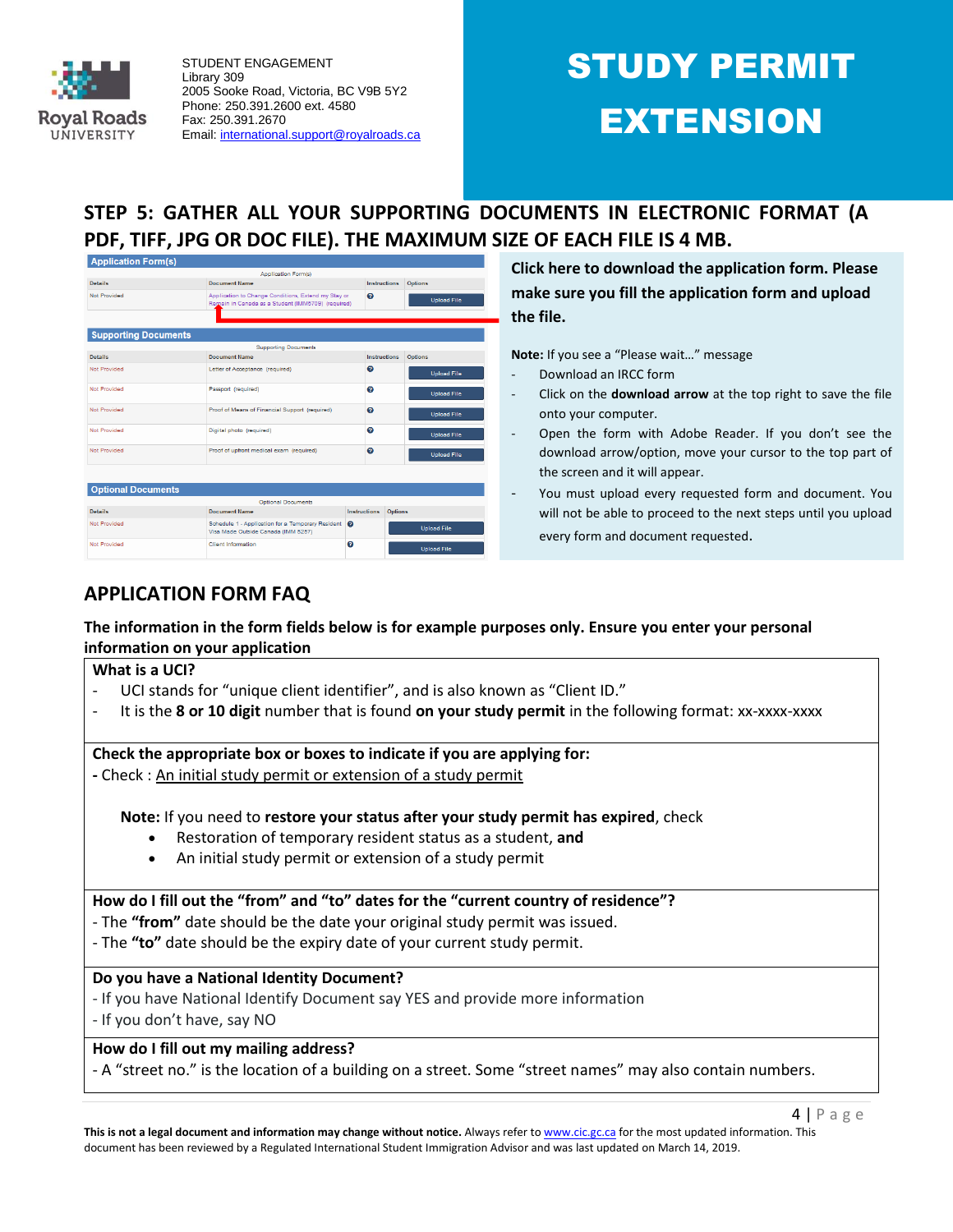

## STUDY PERMIT EXTENSION

| How do I fill out Date/Place of my original/most recent entry to Canada?                                 |                                                                            |                         |                                                               |                                |                                                                                                                                                                                        |  |  |  |
|----------------------------------------------------------------------------------------------------------|----------------------------------------------------------------------------|-------------------------|---------------------------------------------------------------|--------------------------------|----------------------------------------------------------------------------------------------------------------------------------------------------------------------------------------|--|--|--|
| Original date of entry is usually the same your original study permit was issued.                        |                                                                            |                         |                                                               |                                |                                                                                                                                                                                        |  |  |  |
|                                                                                                          |                                                                            |                         |                                                               |                                | Most recent entry to Canada can be varied from the original date if you left Canada and returned after your                                                                            |  |  |  |
|                                                                                                          | original date. You can confirm the date from the stamps in your passport.  |                         |                                                               |                                |                                                                                                                                                                                        |  |  |  |
| $\overline{a}$                                                                                           |                                                                            |                         |                                                               |                                | Place of original/most recent entry to Canada is the city where you went through the Canadian Custom                                                                                   |  |  |  |
| and Immigration.                                                                                         |                                                                            |                         |                                                               |                                |                                                                                                                                                                                        |  |  |  |
|                                                                                                          |                                                                            |                         |                                                               |                                |                                                                                                                                                                                        |  |  |  |
| <b>What is a Document Number?</b>                                                                        |                                                                            |                         |                                                               |                                |                                                                                                                                                                                        |  |  |  |
| - A document number appears on official immigration documents, e.g. study permits. It is usually printed |                                                                            |                         |                                                               |                                |                                                                                                                                                                                        |  |  |  |
| in black ink as a letter (an "F" for study permits) followed by 9 numbers.                               |                                                                            |                         |                                                               |                                |                                                                                                                                                                                        |  |  |  |
|                                                                                                          |                                                                            |                         |                                                               |                                |                                                                                                                                                                                        |  |  |  |
| <b>What is Royal Roads Designated Learning Institution Number?</b>                                       |                                                                            |                         |                                                               |                                |                                                                                                                                                                                        |  |  |  |
| O19330635812 (It starts with the letter "O" and not zero)                                                |                                                                            |                         |                                                               |                                |                                                                                                                                                                                        |  |  |  |
| How to answer duration of                                                                                | - From: Today's date                                                       |                         |                                                               |                                |                                                                                                                                                                                        |  |  |  |
| expected study?                                                                                          | - To: Last date on your Letter of Enrolment plus three months more, so you |                         |                                                               |                                |                                                                                                                                                                                        |  |  |  |
|                                                                                                          |                                                                            |                         | have enough time to apply for the post-graduation work permit |                                |                                                                                                                                                                                        |  |  |  |
|                                                                                                          |                                                                            |                         |                                                               |                                |                                                                                                                                                                                        |  |  |  |
| What type of work permit are you applying for?                                                           |                                                                            |                         |                                                               |                                |                                                                                                                                                                                        |  |  |  |
| - If you need co-op/Internship work permit, select 'CO-OP WORK PERMIT"                                   |                                                                            |                         |                                                               |                                |                                                                                                                                                                                        |  |  |  |
| How do I complete the education section?                                                                 |                                                                            |                         |                                                               |                                |                                                                                                                                                                                        |  |  |  |
| - Your "Education" should only detail any postsecondary education that you have COMPLETED (i.e. you      |                                                                            |                         |                                                               |                                |                                                                                                                                                                                        |  |  |  |
| have finished and graduated from the program).                                                           |                                                                            |                         |                                                               |                                |                                                                                                                                                                                        |  |  |  |
| - If your current Royal Roads University studies are your only postsecondary studies since completion of |                                                                            |                         |                                                               |                                |                                                                                                                                                                                        |  |  |  |
| high school, leave the section blank.                                                                    |                                                                            |                         |                                                               |                                |                                                                                                                                                                                        |  |  |  |
| How do I complete the employment section?                                                                |                                                                            |                         |                                                               |                                |                                                                                                                                                                                        |  |  |  |
| Your "Current Activity/Occupation" should be as follows:                                                 |                                                                            |                         |                                                               |                                |                                                                                                                                                                                        |  |  |  |
| The dates of your Current<br>✓                                                                           |                                                                            | <b>EMPLOYMENT</b>       |                                                               |                                |                                                                                                                                                                                        |  |  |  |
| Activity/Occupation should be a                                                                          |                                                                            | hospital administrator) |                                                               |                                | Give details of your employment for the past 10 years, including if you have held any government positions (such as civil servant, judge, police officer, mayor, member of parliament, |  |  |  |
| student "from" the beginning of                                                                          |                                                                            | From                    | * Current Activity/Occupation                                 |                                | ' Company/Employer/Facility name                                                                                                                                                       |  |  |  |
| your studies at Royal Roads                                                                              |                                                                            | mm                      | Student                                                       |                                | Royal Roads University                                                                                                                                                                 |  |  |  |
| University, "to" the current date.                                                                       |                                                                            | To                      | * City/Town<br>Victoria                                       | Country or Territory<br>Canada | *Province/State<br> BC                                                                                                                                                                 |  |  |  |
| Don't forget to include any activity                                                                     |                                                                            | YYYY                    |                                                               |                                |                                                                                                                                                                                        |  |  |  |
| or occupations in the last 10 years under "Previous Activity/Occupation" - start by listing the most     |                                                                            |                         |                                                               |                                |                                                                                                                                                                                        |  |  |  |
| recent activity or occupation first. Activity/Occupation includes both work and schooling.               |                                                                            |                         |                                                               |                                |                                                                                                                                                                                        |  |  |  |
| How do I sign the form if applying online?                                                               |                                                                            |                         |                                                               |                                |                                                                                                                                                                                        |  |  |  |
| If you're applying online; you should upload the form without signing it. After uploading all your       |                                                                            |                         |                                                               |                                |                                                                                                                                                                                        |  |  |  |
| documents, you will later be asked to sign your application by typing your name.                         |                                                                            |                         |                                                               |                                |                                                                                                                                                                                        |  |  |  |
| TO COMPLETE YOUR FORM                                                                                    |                                                                            |                         |                                                               |                                |                                                                                                                                                                                        |  |  |  |
| After you finish your application, click on the "Validate" button located at the top or                  |                                                                            |                         |                                                               |                                |                                                                                                                                                                                        |  |  |  |
| bottom of the form. This will generate a barcode page at the end of the application.                     |                                                                            |                         |                                                               |                                |                                                                                                                                                                                        |  |  |  |
|                                                                                                          |                                                                            |                         |                                                               |                                |                                                                                                                                                                                        |  |  |  |

This is not a legal document and information may change without notice. Always refer t[o www.cic.gc.ca](http://www.cic.gc.ca/) for the most updated information. This document has been reviewed by a Regulated International Student Immigration Advisor and was last updated on March 14, 2019.

5 | P a g e